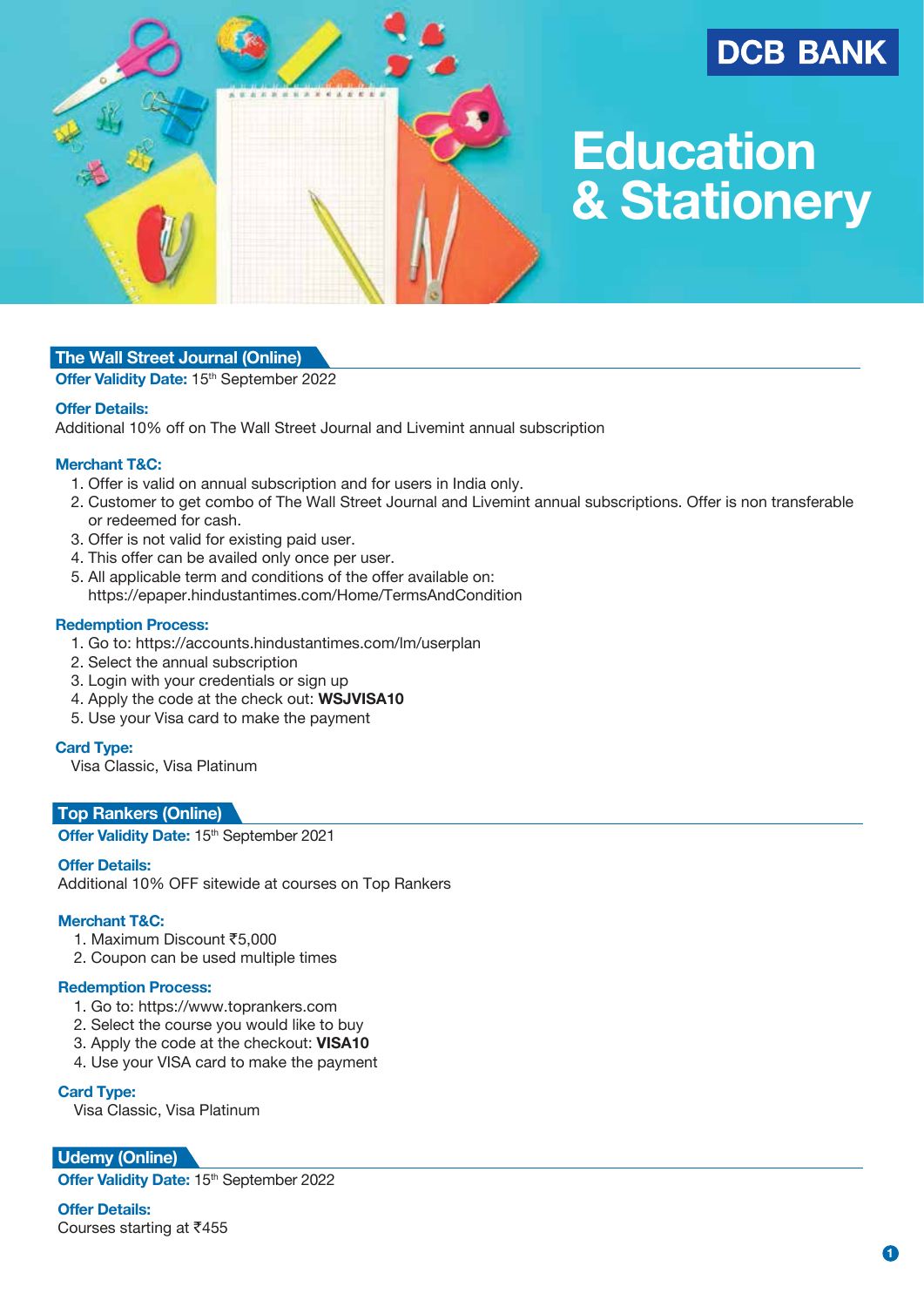

#### **Merchant T&C:**

- 1. Courses starting from  $\overline{5}455$ .
- 2. Offer is valid only in India.
- 3. No coupon code is required to avail the offer
- 4. Offer valid for all users. Hurry!
- 5. Exclusions may apply!
- 6. Please read Udemy's Terms of Use for additional terms.

#### **Redemption Process:**

- 1. Click on the offer link to get the offer https://madn.io/UdemyVisa
- 2. Select from a wide range of courses
- 3. Offer is auto applied on the Check-out page
- 4. Make the final payment and your order would be confir

#### **Card Type:**

Visa Classic, Visa Platinum

# **Whizlabs (Online)**

**Offer Validity Date: 15th September 2022** 

#### **Offer Details:**

25% site wide discount on purchase of any course/ practice test on Whizlabs

#### **Merchant T&C:**

- 1. This offer is valid till 15th September, 2022.
- 2. The discount offer cannot be clubbed with any other offers.
- 3. Offer is valid only in India and once per user.
- 4. Offer is applicable only on individual courses and practice tests do not apply to Premium Subscriptions.
- 5. Please read Whizlabs' terms of use for additional terms.

# **Redemption Process:**

- 1. Go to https://www.whizlabs.com
- 2. Select courses
- 3. Use code **WHIZVISA** at checkout
- 4. Make the payment with your VISA card

#### **Card Type:**

Visa Classic, Visa Platinum

# **Codeyoung (Online)**

**Offer Validity Date: 15th September 2022** 

# **Offer Details:**

FLAT 25% off up to  $\overline{5}$ 10,000 on all the courses

# **Merchant T&C:**

1. Offer is valid till 15th Sept 2022.

2. 20% to be calculated on the listed course price, should not be exceeding  $\bar{c}$  10,000 in which case the later will be considered as final discount.

- 3. Cannot be clubbed with any other offer
- 4. Offer can be availed only one time
- 5. Subscriber eligible for discount only by registration through the partner weblink
- 6. The offer will not be applicable to a user who has already registered with Codeyoung through any other within a period of 2 months prior to this offer. Post 2 months, the user can re-register and avail the offer.
- 7. Codeyoung Terms and conditions apply for courses https://www.codeyoung.com/terms-conditions

#### **Redemption Process:**

- 1. Book a free trial using link:
- https://book-a-demo.codeyoung.com/?utm\_source=insense&utm\_medium=partnership&utm\_campaign=banks 2. Use the CYVISA25 coupon code at the time of booking the free trial
- 3. Codeyoung's Sales Executive will call back to assist with choosing the right program, the application, and payment steps.
- 4. Any user registering only using weblink will be able to avail the discount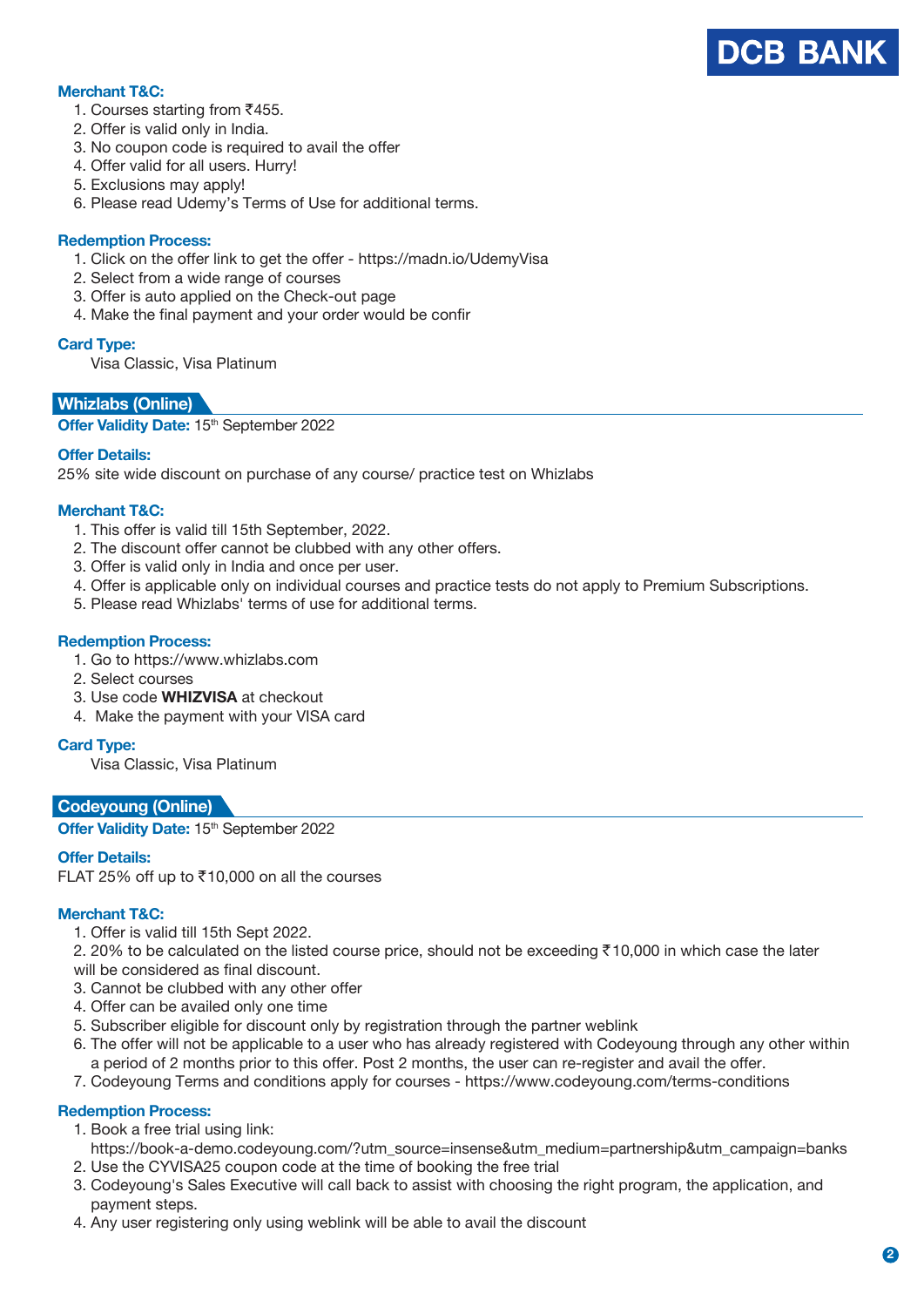# **Card Type:**

Visa Classic, Visa Platinum

# **Camp K-12 (Online)**

**Offer Validity Date: 15th September 2022** 

**Offer Details:** Flat 25% Off On Coding Squad Class

#### **Merchant T&C:**

1. Offer cannot be clubbed with any other offers

#### **Redemption Process:**

1. Got to https://campk12.com/squads/visa Offer is auto applied

#### **Card Type:**

Visa Classic, Visa Platinum

**Camp K-12 (Online) Offer Validity Date: 15th September 2022** 

**Offer Details:** Flat 25% Off On Coding Squad Class

#### **Merchant T&C:**

1. Offer cannot be clubbed with any other offers

#### **Redemption Process:** 1. Got to https://campk12.com/squads/visa Offer is auto applied

**Card Type:**

Visa Classic, Visa Platinum

**Dailylearn (Online) Offer Validity Date: 15th September 2022** 

**Offer Details:** Flat 50% Off

# **Merchant T&C:**

1. Only applicable on https://www.dailylearn.in

#### **Redemption Process:**

- 1. Go to https://www.dailylearn.in
- 2. Select Grades & Courses
- 3. Add Courses to Cart
- 4. Use code **DLINS50OFF** at checkout
- 5. Pay using Visa Card

#### **Card Type:**

Visa Classic, Visa Platinum